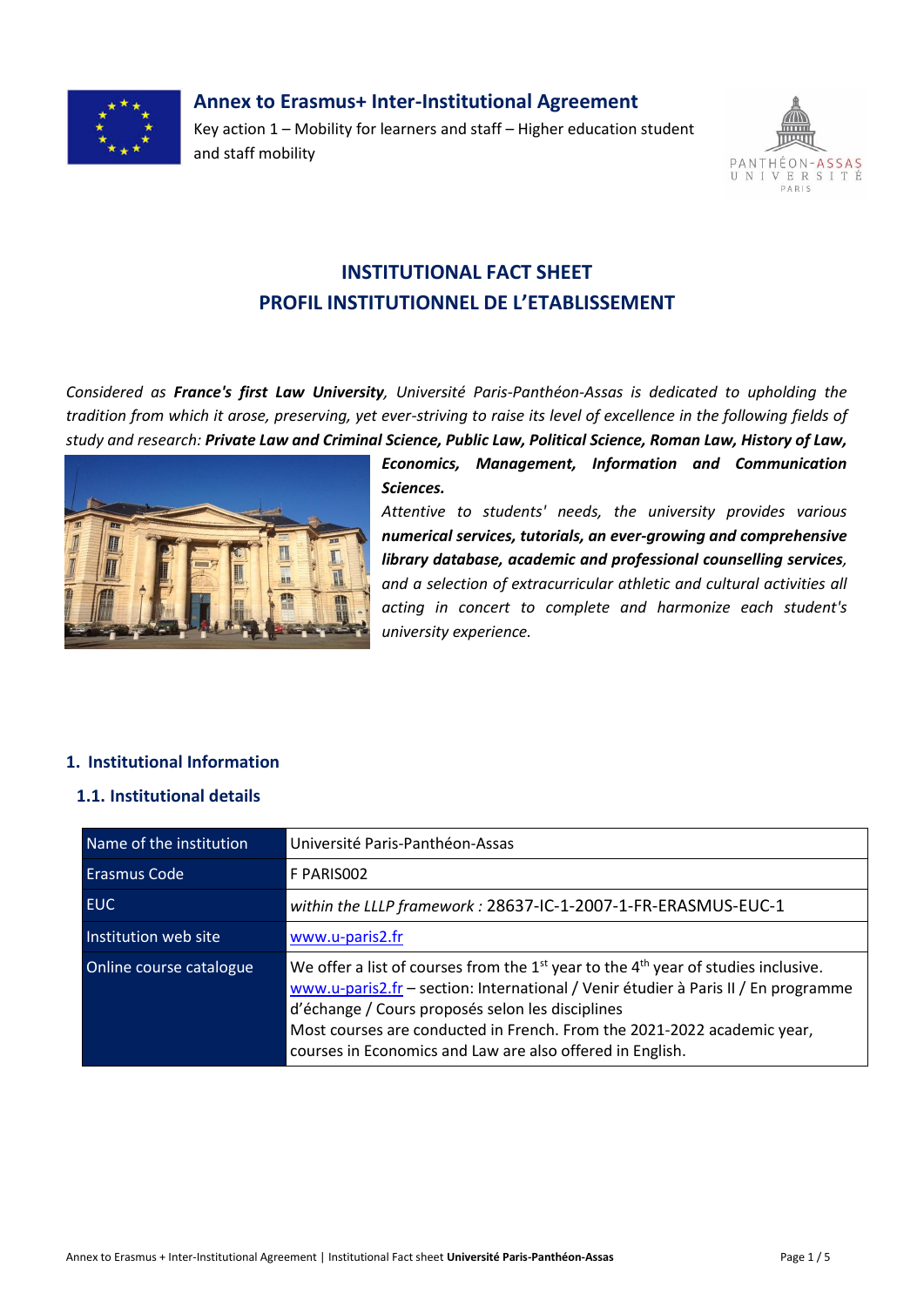# **1.2. Main contacts**

### **Université Paris-Panthéon-Assas**

| <b>Name</b>            | Prof. Stéphane BRACONNIER                  |
|------------------------|--------------------------------------------|
| <b>Responsibility</b>  | President                                  |
| <b>Contact details</b> | 12, place du Panthéon, 75005 Paris, France |

| Name <sup>®</sup>     | Prof. Emmanuelle CHEVREAU                         |
|-----------------------|---------------------------------------------------|
| <b>Responsibility</b> | Vice-President in charge of international affairs |
| Contact details       | 12, place du Panthéon, 75005 Paris, France        |

# **The International Affairs Department – Direction des Affaires Internationales**

| <b>Postal address</b>                                                                              | Université Paris-Panthéon-Assas<br>Direction des Affaires Internationales<br>Pôle mobilité<br>12, place du Panthéon<br>75005 Paris<br>France |
|----------------------------------------------------------------------------------------------------|----------------------------------------------------------------------------------------------------------------------------------------------|
| Website                                                                                            | www.u-paris2.fr<br>section: International / Venir étudier à Paris II /<br>En programme d'échange                                             |
| Director of the International Affairs Department<br>&<br><b>Erasmus+ Institutional Coordinator</b> | Dr Georgia SCHNEIDER<br>georgia.schneider@u-paris2.fr                                                                                        |
| <b>Deputy Director</b><br>&<br><b>Head of the Mobility Unit</b>                                    | Ms Astrid HERZER<br>astrid.herzer@u-paris2.fr                                                                                                |
| <b>International Cooperation Manager</b><br>&<br>Erasmus+ Programme Officer                        | Mr Mathieu SENE<br>mathieu.sene@u-paris2.fr                                                                                                  |
| <b>Coordinator of Exchange Programme Activities</b><br><b>Outgoing Student Exchange Programme</b>  | Ms Marion CHENU marion.chenu@u-paris2.fr<br>Ms Bryony Kayes and Ms Marion CHENU                                                              |
| <b>Coordinators</b><br><b>Incoming Student Exchange Programme</b><br><b>Coordinators</b>           | outgoing@u-paris2.fr<br>Ms Marion BONNEFOND and Ms Marion CHENU<br>incoming@u-paris2.fr                                                      |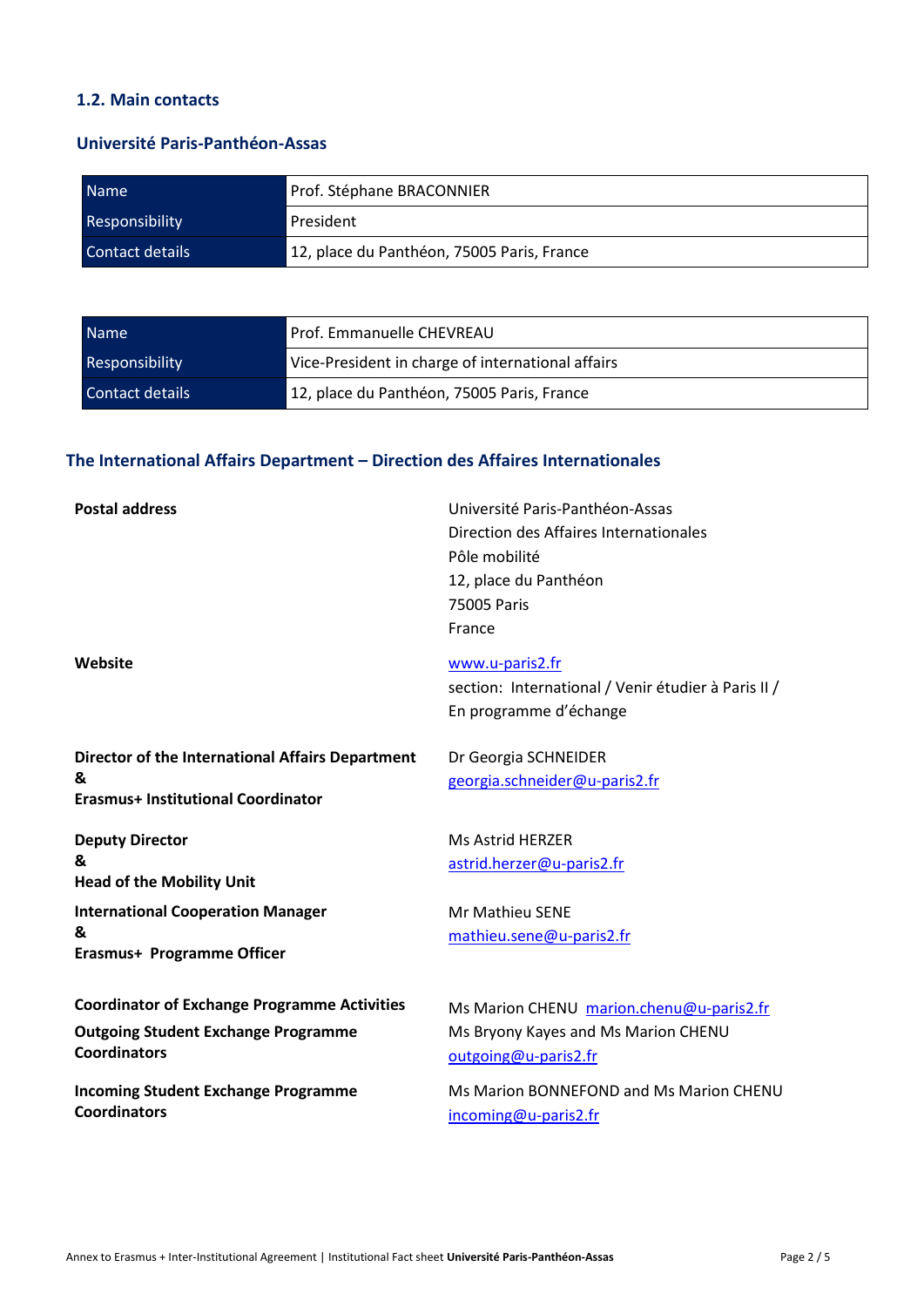# **2. Detailed requirements and additional information**

#### **2.1. Recommended language skills**

The sending institution, following agreement with our institution, is responsible for providing support to its nominated candidates so that they can have the recommended language skills at the start of the study or teaching period:

| Type of mobility                    | Subject<br>area | Language(s) of<br>instruction | Recommended language of instruction<br>$level *$ |
|-------------------------------------|-----------------|-------------------------------|--------------------------------------------------|
| <b>Student Mobility for Studies</b> | Anv             | French and/or English*        | Minimum recommended level: B2 level              |
| <b>Staff Mobility for Teaching</b>  | Anv             | French                        | Minimum recommended level: B2 level              |

\* Level according to Common European Framework of Reference for Languages (CEFR), see <http://europass.cedefop.europa.eu/en/resources/european-language-levels-cefr>

\*Most courses offered to exchange students are conducted in French. From the 2021-2022 academic year, courses in Economics and Law are also offered in English.

#### **Additional requirements**

For detailed information that may not figure in the present document, please contact the incoming exchange programme coordinator.

#### **2.2. Calendar**

*For the detailed calendar please visit [www.u-paris2.fr](http://www.u-paris2.fr/) /* International / Venir étudier à Paris II / En programme d'échange / Calendrier universitaire

|                                                                     | First semester               | Second semester |
|---------------------------------------------------------------------|------------------------------|-----------------|
| <b>Introductory week</b><br>(with courses for Law students<br>only) | Mid-September                | End of January  |
| <b>Courses and seminars</b>                                         | End of September to December | February to May |
| <b>Examinations</b>                                                 | January to February          | May to June     |

**Holiday breaks:** In general the University is closed for a two-week period, over winter holiday (Christmas and New Year) and over spring (Easter holiday). Furthermore, the University is closed for a week in the middle of the first semester as well as on national bank holidays.

#### **Nomination and application deadlines**

|                             | First semester and full academic year | Second semester           |
|-----------------------------|---------------------------------------|---------------------------|
| Partner nominations         |                                       |                           |
| through the Mobility Online | June 15 <sup>th</sup>                 | November 15 <sup>th</sup> |
| Portal                      |                                       |                           |
| Student applications        |                                       |                           |
| through the Mobility Online | June 30 <sup>th</sup>                 | November 30 <sup>th</sup> |
| Portal                      |                                       |                           |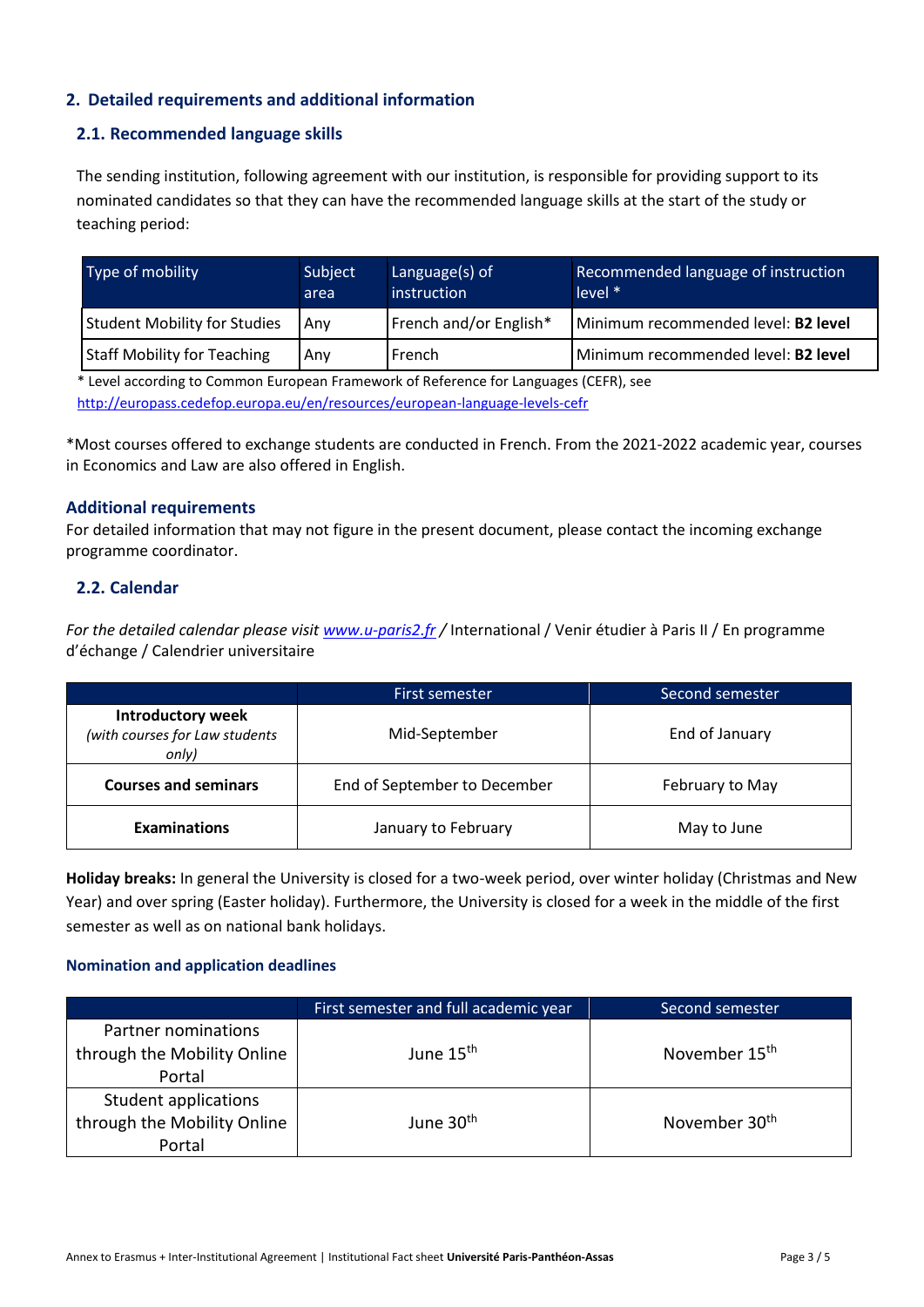#### **2.3. Decision Response**

If the student's academic profile corresponds to the established Erasmus + Inter-Institutional agreement, partner institutions shall not reject the nominated students.

### **2.4. Transcripts of Records**

A Transcript of Records will be issued after the assessment period has finished at our institution. It should normally not exceed five weeks according to the Erasmus Charter for Higher Education guidelines. The Mobility Unit sends the transcripts of records to the partner institution, not to the students. They are usually sent in March for results obtained over the first semester and in July for the second semester.

# **3. Additional information**

#### **3.1. Grading system**

| Grade obtained at Université Paris-Pantheon-Assas | Definition of the ECTS plan :<br>% of students who reach the grade | <b>ECTS</b> grade |
|---------------------------------------------------|--------------------------------------------------------------------|-------------------|
| More or equal to $14/20$ (or $7/10$ )             | approximately 5 %                                                  | A                 |
| Between 12 and 13,99/20 (or 6 and 6,99/10)        | approximately 25 %                                                 | В                 |
| Between 11 and 11,99/20 (or 5,5 and 5,99/10)      | approximately 30 %                                                 |                   |
| Between 10,50 and 10,99/20 (or 5,25 and 5,49/10)  | approximately 20 %                                                 | D                 |
| Between 10 and 10,49/20 (or 5 and 5,24/10)        | approximately 20 %                                                 | E                 |
| Between 8 and 9,9/20 (or 4 and 4,95/10)           |                                                                    | <b>FX</b>         |
| Less than $8/20$ (or $4/10$ )                     |                                                                    | F                 |

Depending on the courses that students follow, they may need to take oral or written examinations. The examination calendar is available online and students must check theirs a few weeks before their examinations by visiting: [www.u-paris2.fr/](http://www.u-paris2.fr/) Formations / Examens / Calendriers généraux or Calendriers personnalisés (for their individual examination schedule they will need to fill in their student number and date of birth).

It is obligatory that students stay in Paris until the end of each examination session: early February for the 1st semester and end of June for the 2nd semester.

#### **3.2. Visa**

Our institution will provide assistance, when required, in securing visas for incoming and outgoing students/staff, according to the requirements of the Erasmus Charter for Higher Education. Information and assistance can be provided by the Coordinator of the Mobility Unit in charge of the exchange programme.

#### **3.3. Insurance**

Our institution will provide assistance in obtaining insurance for incoming and outgoing students/staff, according to the requirements of the Erasmus Charter for Higher Education

Incoming students must have health insurance coverage during their enrolment at the University. For details please check the "*Guide pratique*" for incoming students that can be downloaded at the International Affairs Department's website: International / Venir étudier à Paris II / En programme d'échange / Guide de l'étudiant étranger